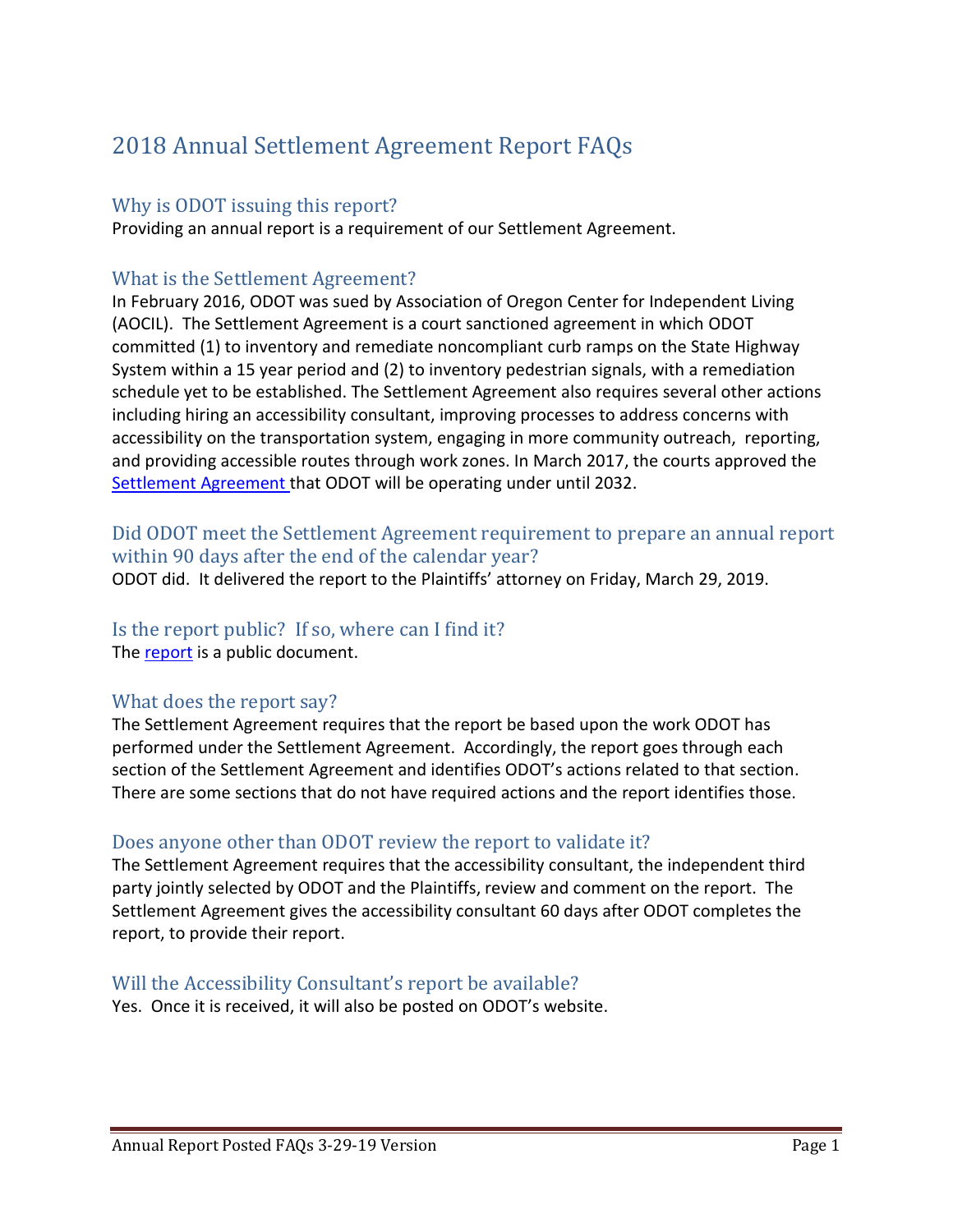# What else does the accessibility consultant do for ODOT?

The accessibility consultant is an expert in national Americans with Disabilities Act (ADA) practices and provides experience and expertise in facility accessibility and right of way pedestrian facilities. The accessibility consultant reviews and provides recommendations on ODOT policies and standards. They also conduct quality assurance field checks of new or reconstructed curb ramps and pedestrian signals.

# The matrix of good, fair, poor, and missing curb ramps looks different than last year. What changed?

Since we released the original inventory in December of 2017, we completed a thorough review of the approximately 800,000 data points collected. The total curb ramps in the inventory increased by 4.2 percent from 26,225 to 27,334. Section 1 of the Settlement Agreement recognized that in an effort of this size, some inventory might be missed in the first pass. "In the event that it is established that ODOT did not include a location or a curb ramp that was within the State Highway System before the inventory is completed, ODOT will add the location or curb ramp to the inventory." Through the quality assurance / quality control effort, ODOT added locations to the total inventory. The matrix also includes the 2018 remediation work.

#### Is the inventory report available to be viewed?

The inventory is posted on the [ODOT website.](https://www.oregon.gov/ODOT/About/Pages/ADA.aspx) Additionally, curb ramps and their status of good, fair, poor, or missing, can be viewed on our **Trans GIS system**.

#### Will the inventory report be provided on a map? It is now viewable in our [Trans GIS system.](http://gisintra.odot.state.or.us/TransGIS/Resources/Documents/help/transgis_help.pdf)

## Where are the prioritized projects and when will they be completed?

As part of the Settlement Agreement, ODOT agreed to dedicate \$5 million immediately to address curb ramps and pedestrian signals in the Plaintiffs' top priority locations. The Plaintiffs identified priority locations in Clatskanie, Springfield, Bend, Portland, Beaverton, and Lincoln City. Curb ramps and related pedestrian signals in some of these locations were already included in other ODOT projects separately funded, and with the Plaintiffs' concurrence, those will be completed in the timeline of those projects and with project specific funding, outside of the dedicated \$5 million. Even with many locations being paid for through other project budgets, the \$5 million is not enough money to cover all the curb ramps on the priority list. Those that are not completed as part of this effort will be completed in the 15 years of the Settlement Agreement.

## How many curb ramps will be completed for the \$5 million?

At this time, we do not know the quantity of curb ramps and pedestrian signals that will be completed with these funds. We will be able to report more details as the projects are completed.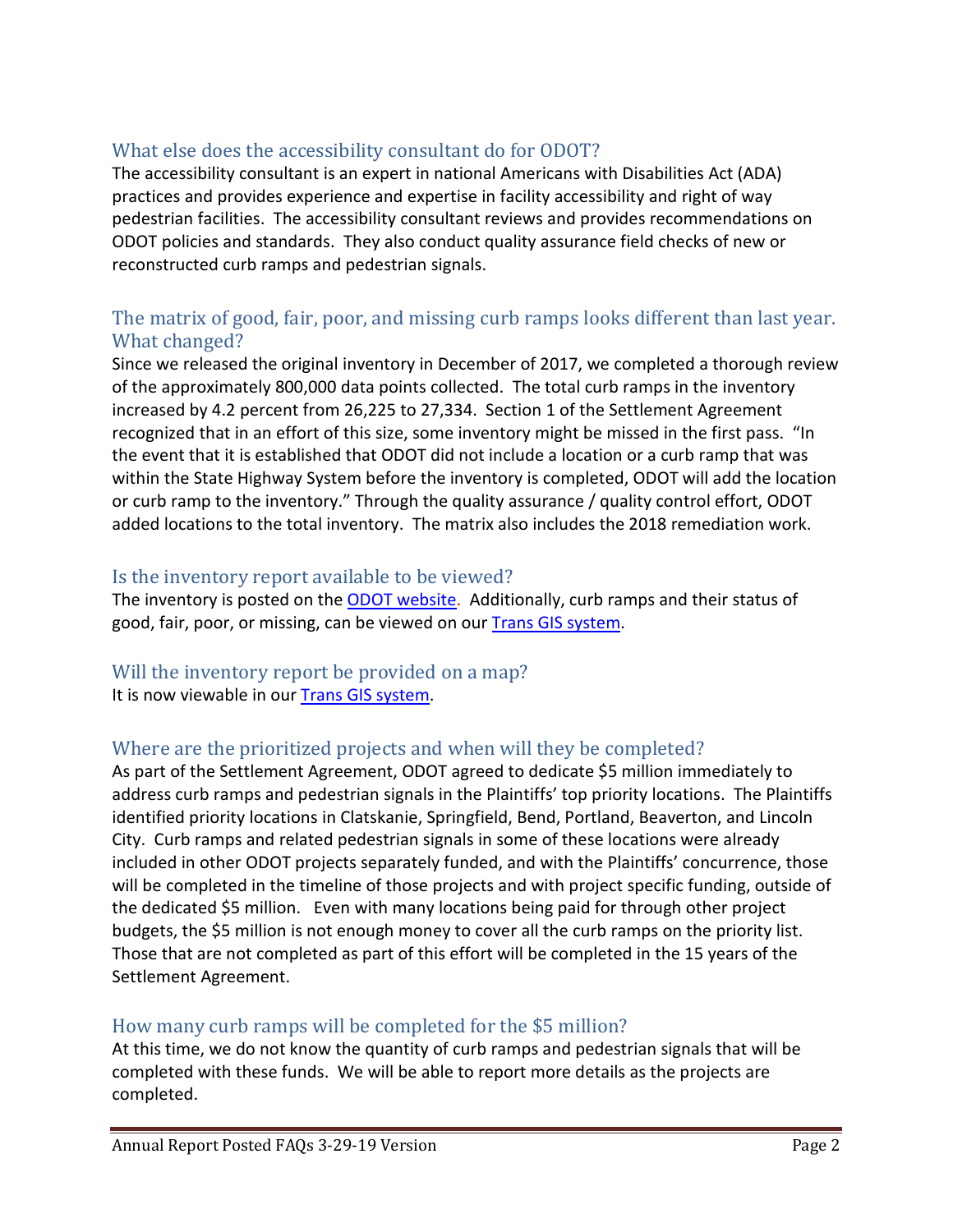The Settlement Agreement states that ODOT has budgeted \$18 million during the 2018-21 Statewide Transportation Improvement Plan (STIP) to implement the Settlement Agreement. How is this money being used and how many more curb ramps will be completed with this funding?

The budgeted amount in the 2018-21 STIP was increased to \$37 million after the Settlement Agreement was finalized. This money funds Comments, Questions, Concerns, or Requests (CQCR) responses, plaintiff priority improvements, maintenance triggered curb ramps, pilot projects, and program scoping in addition to curb ramp construction projects. It has also funded the inventory collection and training of ODOT staff, consultants, local agency staff, and contractors. Several hundred curb ramps are in development with this funding. The number of curb ramps that will ultimately be completed from these funds cannot be estimated because individual curb ramp costs will vary depending on location requirements and complexities, utility or building conflicts, and other factors.

# Last year's report indicated that ODOT planned to build 822 curb ramps in 2018. According to this year's report, the total built was 663. At this pace, will ODOT meet its obligations within the Settlement Agreement?

The 822 was an estimate. Some planned projects and parts of projects were not completed in 2018 therefore the number changed. ODOT has consistently said that the curb ramp quantities in early years will be lower as we adjust processes to ensure curb ramps are compliant. The quantity will increase over time. ODOT believes that this approach will allow it to meet its Settlement Agreement obligations.

#### The report indicates that ODOT now has a policy for providing audible pedestrian signals. How do I request an audible pedestrian signal? Using the [Comments, Questions, Concerns, or Requests](https://www.oregon.gov/ODOT/Pages/Ask-ODOT.aspx) (CQCR) form is the best way to make ODOT aware of your need.

# I see that some curb ramps were made compliant by using a design exception. What does that mean?

The Settlement Agreement defined seven ways ODOT could make a curb ramp compliant. Achieving compliance by "technical infeasibility through a design exception" was one of those. This means that ODOT accepts as compliant a curb ramp that deviates from the standard design because it is technically infeasible to meet the standard for some element.

There are eleven elements on a curb ramp, each with specific dimensions or slopes. In some locations, it is not physically possible to meet the standards for all eleven elements. For instance, at a corner on a hill, limiting the slope to 8.3% may not be possible because the sidewalk, road, and adjacent property may all be steeper than that. In these cases ODOT will use a design exception to explain the limitations and the steps taken to provide a curb ramp that meets the standards on as many elements as possible. The Settlement Agreement then recognizes these curb ramps as compliant.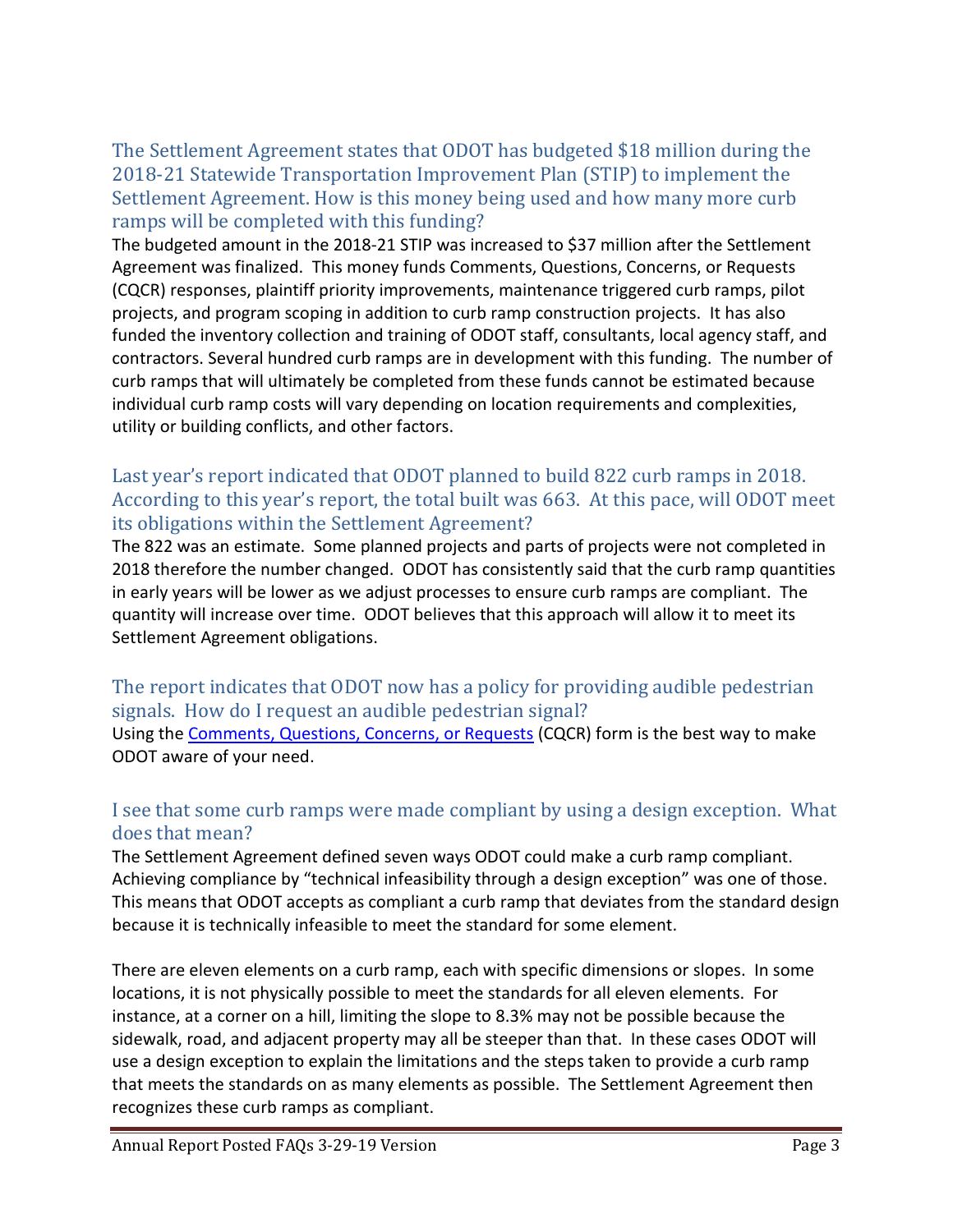#### I also see that some curb ramps are compliant due to crosswalk closures. Is ODOT closing crosswalks just to avoid remediating the related curb ramps?

Definitely not. "Closing a pedestrian crossing as appropriate in compliance with Applicable Standards" is another of the seven defined ways a curb ramp can be made compliant. ODOT closes crosswalks where it determines it is unsafe for any pedestrian to cross the road. ODOT follows a defined process to evaluate locations to determine whether to close a crossing, including other available pedestrian access routes. If the closing is approved, there is a letter documenting the approval and a barrier placed at the location. There is only one person in ODOT authorized to approve closing a crossing. That ensures the review process at each location is very consistent.

## How do I know what the alternate route is around a work zone in my area?

There will be advance notice sent out through contacts at Centers for Independent Living (CILs) and the ODOT Project Manager's office and there will be signs and barricades indicating detours. Finally, you can sign up to receive [notices](https://public.govdelivery.com/accounts/ORDOT/subscriber/new?preferences=true) for your area.

# How many Comments, Questions, Concerns or Requests ("CQCRs") has ODOT received and how many have been resolved?

In 2018, the second year of the Settlement Agreement, ODOT received 53 CQCRs. Of those, six were determined not to be ADA related, 37 have been resolved, five are in the process of being addressed, and five are in the investigation phase.

# I see there have been public meetings, but not in my area. Will there be?

We have attended many public meetings throughout the state and will be attending many more. If there is an upcoming project in your area, there will be a meeting specifically for the project. If you are interested in a general outreach meeting, we share our meeting schedule with the Association of Oregon Centers for Independent Living (AOCIL). You can contact your local Center for Independent Living (CIL) for the upcoming meetings near you. All ODOT meetings are accessible to persons with disabilities, per the Americans with Disabilities Act.

# I have heard that ODOT completed a self-evaluation and has a transition plan. What are they?

ODOT completed a self-evaluation as initially required by the Americans with Disabilities Act. The self-evaluation (1993) necessitated collection and analysis of data that subsequently informed ODOT's first ADA Transition Plan (1995). ODOT has since implemented practices that maintain pertinent data on an on-going basis. For example, curb ramp inventory was just updated for the state highway system in 2018 – as new curb ramps are constructed, inspection data is captured to update this inventory. These practices allow ODOT to evaluate compliance with ADA standards as a part of everyday business practices.

ODOT's current, updated [ADA Transition Plan](https://www.oregon.gov/ODOT/Business/OCR/Documents/Final%20ADA%20Transition%20Plan%202017.pdf) was approved and published in 2017. This document communicates who is responsible for implementation of the plan, includes identified physical barriers that limit accessibility, describes the methods that will be used to remediate